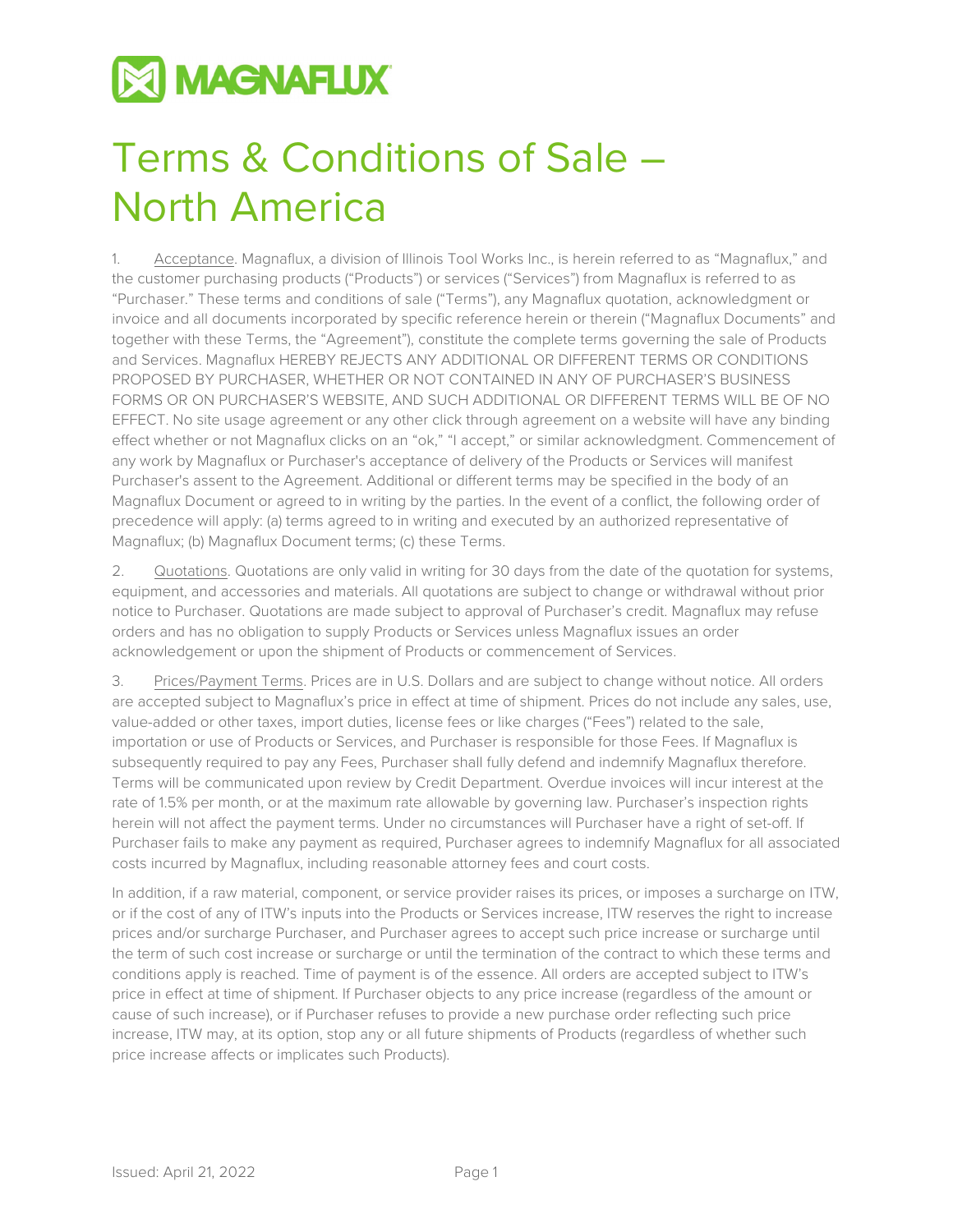

4. Credit Approval. All shipments are subject to approval by Magnaflux's credit department. Magnaflux may invoice Purchaser and recover for each shipment as a separate transaction. If, in Magnaflux's sole judgment, Purchaser's financial condition is or becomes unsatisfactory, then Magnaflux may, without prejudice to any of its other remedies: (a) defer or decline to make any shipments except upon receipt of satisfactory security or cash payments in advance; and/or (b) terminate any or all of Purchaser's purchase orders.

5. Cancellation /Modification. Magnaflux may cancel any purchase order or release thereunder, or terminate any agreement relating to the purchase of Magnaflux's Products or Services upon reasonable prior written notice to Purchaser. Once Magnaflux has accepted a purchase order or begun taking actions with respect to a purchase order, Purchaser cannot cancel or modify that purchase order except with Magnaflux's written consent. In such event, Purchaser will be liable for cancellation or modification charges and all costs incurred and committed for the order or in connection with the cancellation or modification, as applicable, together with a reasonable allowance for prorated expenses and anticipated profits.

6. Equipment Acceptance Testing. Any required equipment acceptance testing ("Acceptance Testing") must be quoted by Magnaflux. The parties shall agree in writing upon the criteria for such Acceptance Testing, including, without limitation, the parts used for Acceptance Testing. All Acceptance Testing must be performed using Magnaflux materials and Purchaser is responsible for the cost of any such materials. Purchaser is responsible for providing facilities for disposition of tested parts. Preparation for Acceptance Testing and approval may take several weeks. It is the responsibility of Purchaser to provide Magnaflux with adequate time for evaluation of parts to be tested and to complete Acceptance Testing. If acceptance is required at Purchaser's facility or other location directed by Purchaser, additional charges may apply, and, unless otherwise agreed by Magnaflux, acceptance must occur within 30 days of Product delivery. Products that meet the Acceptance Testing criteria shall be deemed accepted. All Acceptance Testing services provided by Magnaflux are subject to the terms in the section entitled "Service Terms" below.

7. Inspection / Non-Conforming Shipments. With respect to Products that are not subject to Acceptance Testing, Purchaser may inspect Products for a period of 10 days after delivery ("Inspection Period"). Purchaser must notify Magnaflux in writing of any Products that do not conform to the specifications applicable to their sale within the Inspection Period and afford Magnaflux a reasonable opportunity to inspect such Products and cure any nonconformity. If Purchaser fails to provide Magnaflux such written notice within the Inspection Period, Purchaser will be deemed to have accepted the Products. Purchaser may not return any Product without Magnaflux's prior written authorization. Any return authorized by Magnaflux must be made in accordance with Magnaflux's return policies. Purchaser will be responsible for all costs associated with returns of Products and will bear the risk of loss, unless Magnaflux agrees otherwise in writing or determines that the Products do not conform to the applicable terms of sale. Any variation in quantities shipped over or under those ordered (not to exceed 10%) will constitute compliance with Purchaser's order, and the stated price per item will continue to apply.

8. Purchaser Responsibilities. Purchaser shall be responsible for the following: (a) providing all labor and materials required to install the Products; (b) providing parts for inspection that are clean, dry, and free of contaminants that may compromise the test method; (c) exercising precautions to guard against hazards that can arise when using flammable materials; and (d) any other requirements specified in the quotation.

9. Shipment. FCA: Seller's Facility (Incoterms 2010).

10. Title/Risk of Loss. Title to the Products and risk of loss shall pass to Purchaser upon delivery in accordance with the applicable shipping term. Purchaser assumes all risk and liability for loss and use or misuse by third parties who acquire or use the Products illicitly after delivery. Purchaser must notify Magnaflux and the delivering carrier within 10 days from date of receipt of Products, of any damage or shortage, and afford Magnaflux a reasonable opportunity to inspect the Products. Any loss occasioned by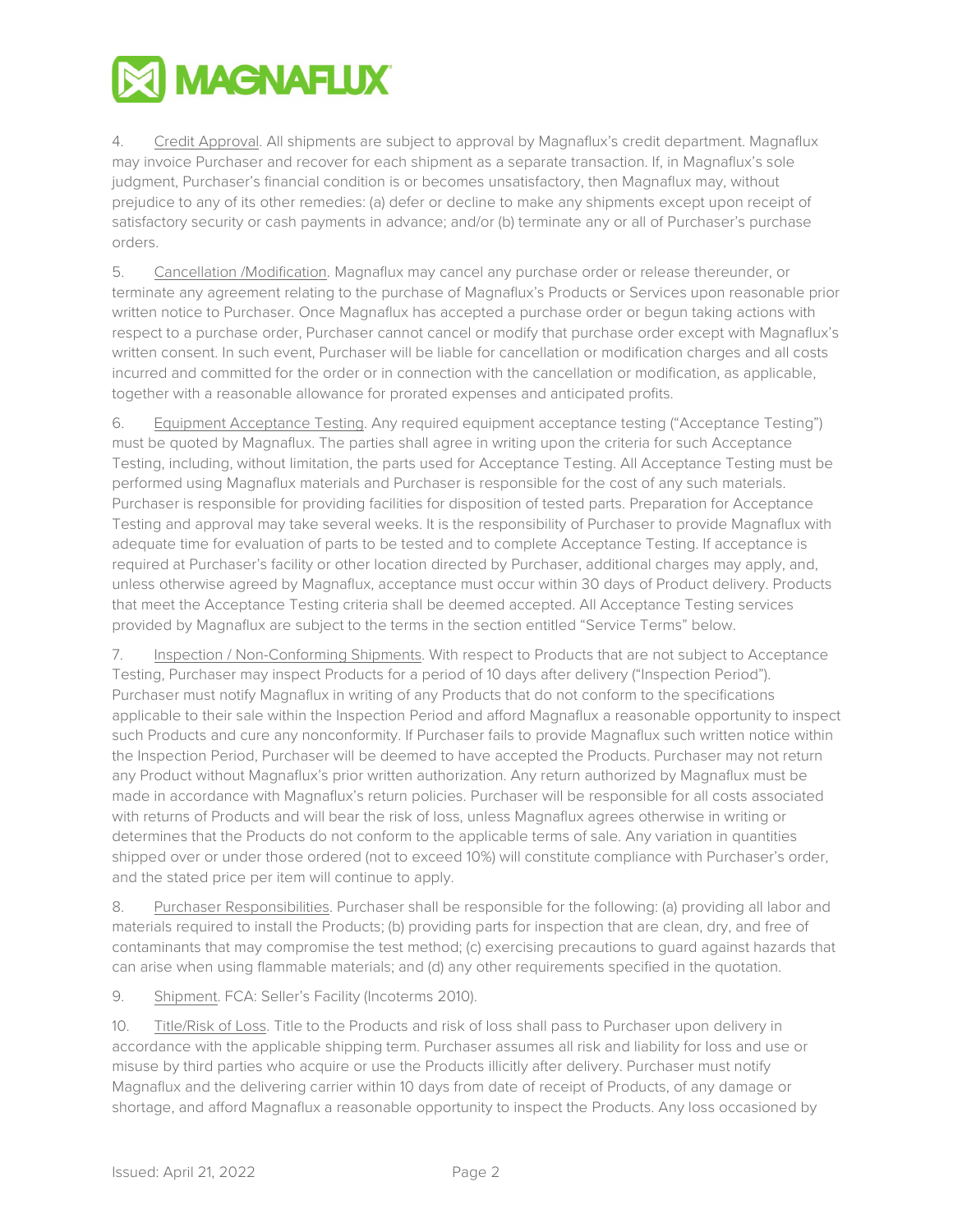

damage or shrinkage in transit will be for Purchaser's account, and claims for such loss must be made solely against the carrier.

11. End User Certificates. Magnaflux requires an End User Certificate for all equipment exported. Purchaser shall fully cooperate with Magnaflux in providing information on end users in connection with such certification.

12. Warranty. Magnaflux warrants that it will convey the Products free and clear of all liens, security interests and encumbrances created by, through or under Magnaflux. Magnaflux further warrants that for the applicable period for the Product, as set forth in the applicable Warranty Statement (the "Warranty Period"), under normal use and given proper installation and maintenance as determined by Magnaflux, the Products: (a) will conform to mutually agreed upon written specifications or other descriptions; and (b) will be free from substantial defects in material and workmanship, as further described in the applicable Warranty Statement. Warranty Statements are available on the Magnaflux North America web site (the statements are currently located at<http://magnaflux.com/Consumable-and-Accessory-Warranty-Statement.pdf> and [http://magnaflux.com/Equipment-Warranty-Statement.pdf\)](http://magnaflux.com/Equipment-Warranty-Statement.pdf) and upon request.

In the event of a breach of the warranties set forth above (the "Warranties"), to the extent permitted by applicable law, Magnaflux's sole liability and Purchaser's sole remedy will be (at Magnaflux's option), for Magnaflux to repair, replace or credit Purchaser's account for, any Product that fails to conform to the Warranties, subject to the terms and exclusions set forth in the applicable Warranty Statement.

13. Warranty Disclaimers. EXCEPT AS SET FORTH ABOVE, MAGNAFLUX MAKES NO WARRANTY OR REPRESENTATION OF ANY KIND, EXPRESS OR IMPLIED (INCLUDING NO WARRANTY OF MERCHANTABILITY OR FITNESS FOR ANY PARTICULAR PURPOSE), AND ALL OTHER WARRANTIES ARE, TO THE EXTENT PERMITTED BY APPLICABLE LAW, EXCLUDED. TO THE EXTENT PERMITTED BY APPLICABLE LAW, THE ABOVE WARRANTY DOES NOT APPLY TO, AND MAGNAFLUX SHALL HAVE NO LIABILITY FOR, DEFECTS IN OR DAMAGE TO PURCHASER'S PARTS ARISING FROM USE OF MAGNAFLUX'S PRODUCTS, SERVICES AND/OR NONDESTRUCTIVE TESTING METHODS.

14. Limitation of Liability. TO THE EXTENT PERMITTED BY APPLICABLE LAW, MAGNAFLUX WILL NOT BE LIABLE, AND PURCHASER WAIVES ALL CLAIMS AGAINST MAGNAFLUX, FOR INCIDENTAL, SPECIAL, PUNITIVE OR CONSEQUENTIAL DAMAGES, DOWN TIME, LOST PROFITS OR COMMERCIAL LOSSES, WHETHER OR NOT BASED UPON MAGNAFLUX'S NEGLIGENCE, BREACH OF WARRANTY, STRICT LIABILITY IN TORT OR ANY OTHER CAUSE OF ACTION. TO THE EXTENT PERMITTED BY APPLICABLE LAW, MAGNAFLUX'S LIABILITY IN CONNECTION WITH THE SALE OF MAGNAFLUX'S PRODUCTS OR SERVICES IS LIMITED TO THE INVOICE PRICE OF THE SPECIFIC PRODUCTS OR SERVICES AS TO WHICH THE CLAIM IS MADE.

15. Product Use. Purchaser is solely responsible for determining if a Product or Service is fit for a particular purpose and suitable for Purchaser's method of application. Accordingly, and due to the nature and manner of use of Magnaflux's Products and Services, to the extent permitted by law Magnaflux is not responsible and shall not be liable in any manner whatsoever for the use or application of its Products or Services or the results obtained through the use of its Products or Services. Purchaser is responsible for the application of nondestructive testing methods to Purchaser's parts. This responsibility includes, but is not limited to, the determination of appropriate products, testing methods and classification of parts. All physical properties, statements and recommendations are either based on the tests or experience that Magnaflux believes to be reliable, but they are not guaranteed.

16. Tooling/Molds/Dies. All material, equipment, facilities and special tooling (including tools, jigs, dies, fixtures, molds, patterns, special taps, special gauges, special test equipment and manufacturing aids and replacements thereof) used in the manufacture of the Products will remain the property of Magnaflux. Any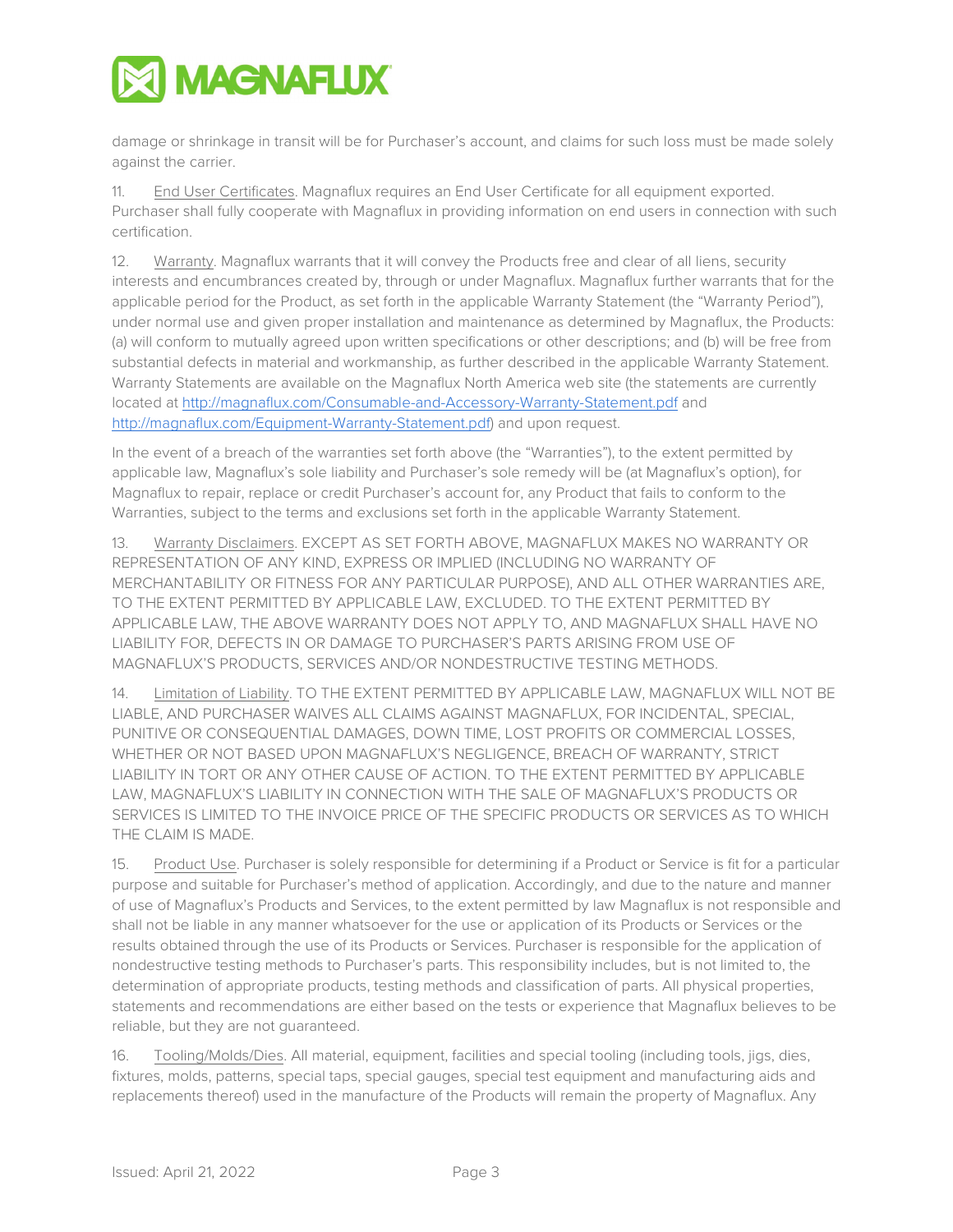

material, tooling or equipment furnished to Magnaflux by Purchaser will remain the property of Purchaser with title to and right of possession remaining in Purchaser.

17. Ownership of Intellectual Property. All drawings, know-how, designs, specifications, inventions, devices, developments, processes, copyrights and other information or intellectual property disclosed or otherwise provided to Purchaser by Magnaflux and all rights therein (collectively, "Intellectual Property") will remain the property of Magnaflux and will be kept confidential by Purchaser in accordance with these Terms. Purchaser has no claim to, nor ownership interest in, any Intellectual Property, and such information, in whatever form and any copies thereof, shall be promptly returned to Magnaflux upon request from Magnaflux. Purchaser acknowledges that no license or rights of any sort are granted to Purchaser hereunder in respect of any Intellectual Property, other than the limited right to use Magnaflux's Products or receive the Services purchased from Magnaflux.

18. Use of Trademarks and Trade Names. Purchaser shall not use, directly or indirectly, in whole or in part, Magnaflux's name, or any other trademark or trade name that is now or may hereafter be owned by Magnaflux (collectively the "Trademarks"), as part of Purchaser's corporate or business name, or in any way in connection with Purchaser's business, except in a manner and to the extent approved by Magnaflux in writing. Purchaser hereby acknowledges Magnaflux's ownership of the Trademarks and the goodwill associated therewith. Purchaser shall not infringe upon, harm or contest the validity of any Trademarks. Purchaser shall be entitled to use the Trademarks only in connection with the promotion or sale of the Authorized Products pursuant to the terms of the Agreement. Purchaser shall reproduce the Trademarks exactly as specified by Magnaflux. Purchaser shall not use the Trademarks in combination with any other trademarks or names. Purchaser agrees that it will not register or attempt to register any Trademark or any colorable imitation thereof (including any non-English language variation thereof), or use such Trademarks for any products or for any purposes other than those set forth in the Agreement. Purchaser shall not at any time during or after termination of the Agreement use in its business any other trademark that is similar to or in any way resembles the Trademarks so as to be likely to cause deception or confusion with the Trademarks. Purchaser shall provide reasonable cooperation to Magnaflux with respect to any efforts of Magnaflux to protect, defend or enforce its rights to the Trademarks. Should Purchaser cease being an authorized customer of Magnaflux for any reason, Purchaser shall immediately discontinue any formerly permitted use of Magnaflux's name or the Trademarks.

19. Confidential Information. All information furnished or made available by Magnaflux to Purchaser in connection with the Products or Services shall be held in confidence by Purchaser. Purchaser agrees not to use, or disclose to others, such information without Magnaflux's prior written consent.

The obligations in this section will not apply to any information that: (a) at the time of disclosure was or thereafter becomes generally available to the public by publication or otherwise through no breach by Purchaser of any obligation herein; (b) Purchaser can show by written records was in Purchaser's possession prior to disclosure by Magnaflux; or (c) is legally made available to Purchaser by or through a third party having no direct or indirect confidentiality obligation to Magnaflux with respect to such information.

20. Infringement Indemnification. Except as set forth below, Magnaflux agrees to defend and indemnify Purchaser against any claims, costs, damages, liability and expenses resulting from actual patent, trademark or copyright infringement, misappropriation of confidential information, or violation of any other Intellectual Property right, domestic or foreign that may arise from the sale of Magnaflux's proprietary Product to Purchaser as such pertains to the subject matter of the Agreement (each, a "Claim"); provided, however, (a) Purchaser supplies Magnaflux written notice of such Claim immediately after the Purchaser has notice of such Claim, (b) Purchaser cooperates with Magnaflux in the defense and settlement of such Claim; and (c) Purchaser allows Magnaflux the right to defend and settle such Claim at Magnaflux's expense. If a suit or claim results in any injunction or order that would prevent Magnaflux from supplying any part or Product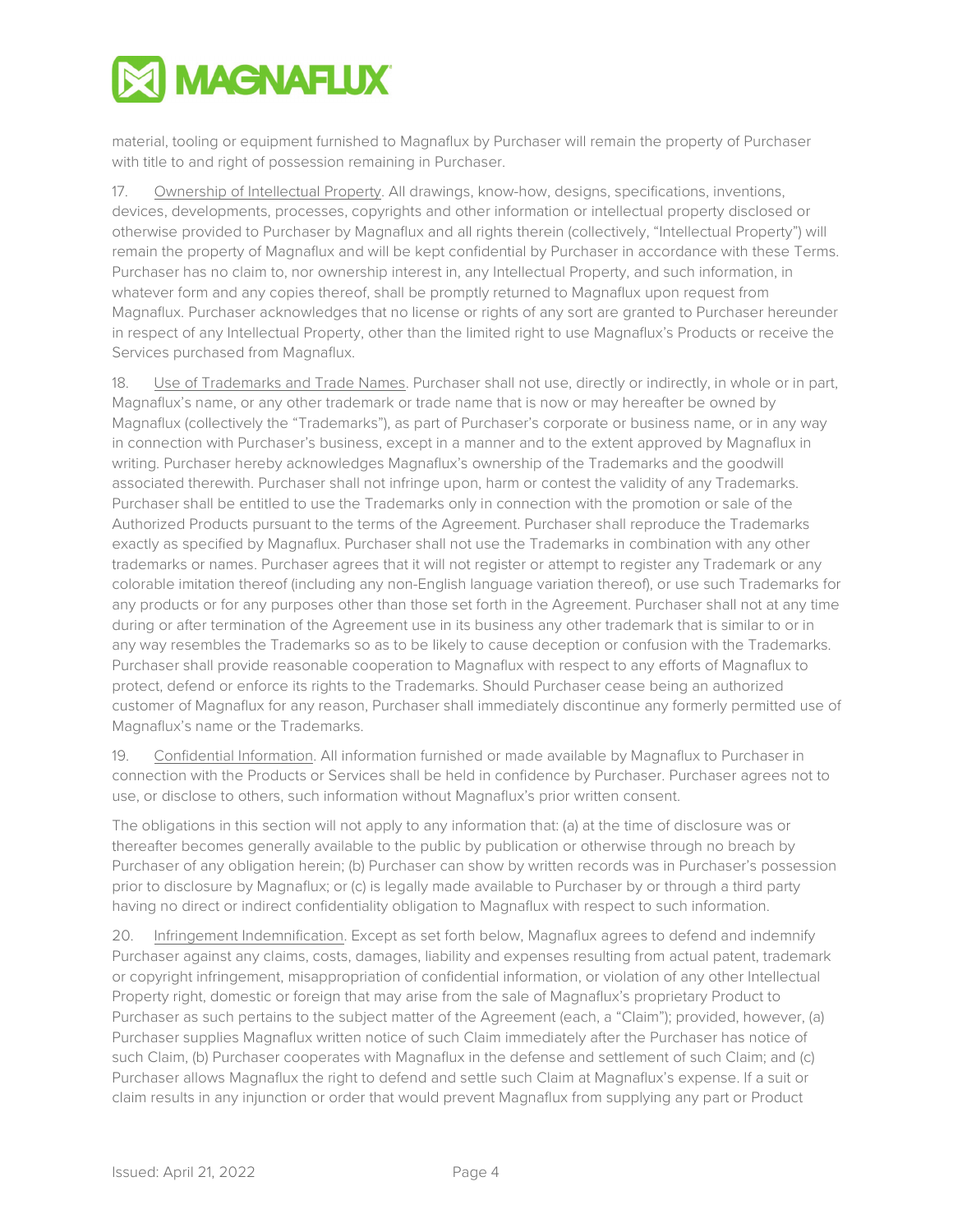

falling under the Agreement, or if the result of such a suit or claim would, in the reasonable opinion of Magnaflux, otherwise cause Magnaflux to be unable to supply such parts or Products, Magnaflux may do one or more of the following: (i) secure an appropriate license to permit Magnaflux to continue supplying those parts or Products; (ii) modify the appropriate part or Product so that it becomes non-infringing; (iii) replace the appropriate part or Product with a non-infringing but practically equivalent part or Product; or (iv) if Magnaflux cannot reasonably accomplish the actions specified in subsections (i) – (iii), then in Magnaflux's sole discretion, Magnaflux may discontinue selling the part or Product without any further liability to Purchaser. Notwithstanding the foregoing, Magnaflux shall have no liability or duty to defend and indemnify Purchaser against any Claim relating to: (1) the use of any part or Product,(2) the combination of any part or Product with any other part or product not supplied by Magnaflux, or (3) any part or Product or process that is designed or specified by Purchaser.

21. Software. In the event the Products include or incorporate software developed, owned or licensed by Magnaflux ("Software"), the use of the Software shall be subject to Magnaflux's End User License Agreement ("EULA"), which EULA can be found in the applicable user manual or with the documentation accompanying the Product and is herein incorporated by reference. In the event of conflict between the terms of these Terms and Conditions and the EULA, the terms of the EULA shall govern.

22. Magnaflux Employees. Magnaflux sales and service employees do not have the training or authority to make legal representations or enter into any agreements or execute any Purchaser documents affecting legal responsibilities or waiving legal rights, including those regarding the transfer of intellectual property rights or related to privacy laws. Any such representations, agreements or documents will not be binding on Magnaflux or such Magnaflux employees.

23. Service Terms. The following terms and conditions apply to any on-site Services provided by Magnaflux:

A. Services will be provided at Magnaflux's current service rates. At Magnaflux's discretion, services may be provided by a Magnaflux Authorized Service Center.

B. Purchaser shall prepare the site, including, as applicable, the construction and proper configuration of all necessary foundations, anchor bolts, pneumatic hooks and electrical disconnects/connections. If the site is not prepared for the Services upon Magnaflux service personnel's arrival at the agreed upon time and date for Services, Magnaflux may suspend Services or vacate the site and charge Purchaser for any delay and/or travel time at Magnaflux's regular service rates.

C. Purchaser shall provide Magnaflux with advance notice of any rules, regulations, statutes and requirements applicable to the Services, including any required permits and licenses that are applicable to Purchaser's local jurisdiction and site personnel safety requirements/training required of Magnaflux authorized service personnel.

D. Magnaflux may refuse, without any liability, to provide Services and to allow Magnaflux service personnel to suspend Services or vacate any site where, in Magnaflux's opinion, performance of Services would pose a risk to the safety of any person. In such event, Purchaser is responsible for payment of any delay and/or travel time at Magnaflux's regular service rates.

E. Purchaser is solely liable for all damages or injuries caused or contributed to by Purchaser that may occur on the site, except to the extent damages or injuries are directly caused by the gross negligence or willful misconduct of Magnaflux service personnel.

F. Purchaser must provide at least 48 hours' notice of cancellation of any Service order. If Purchaser cancels with less than 48 hours' notice, Purchaser is responsible for any costs incurred by Magnaflux caused by such cancellation.